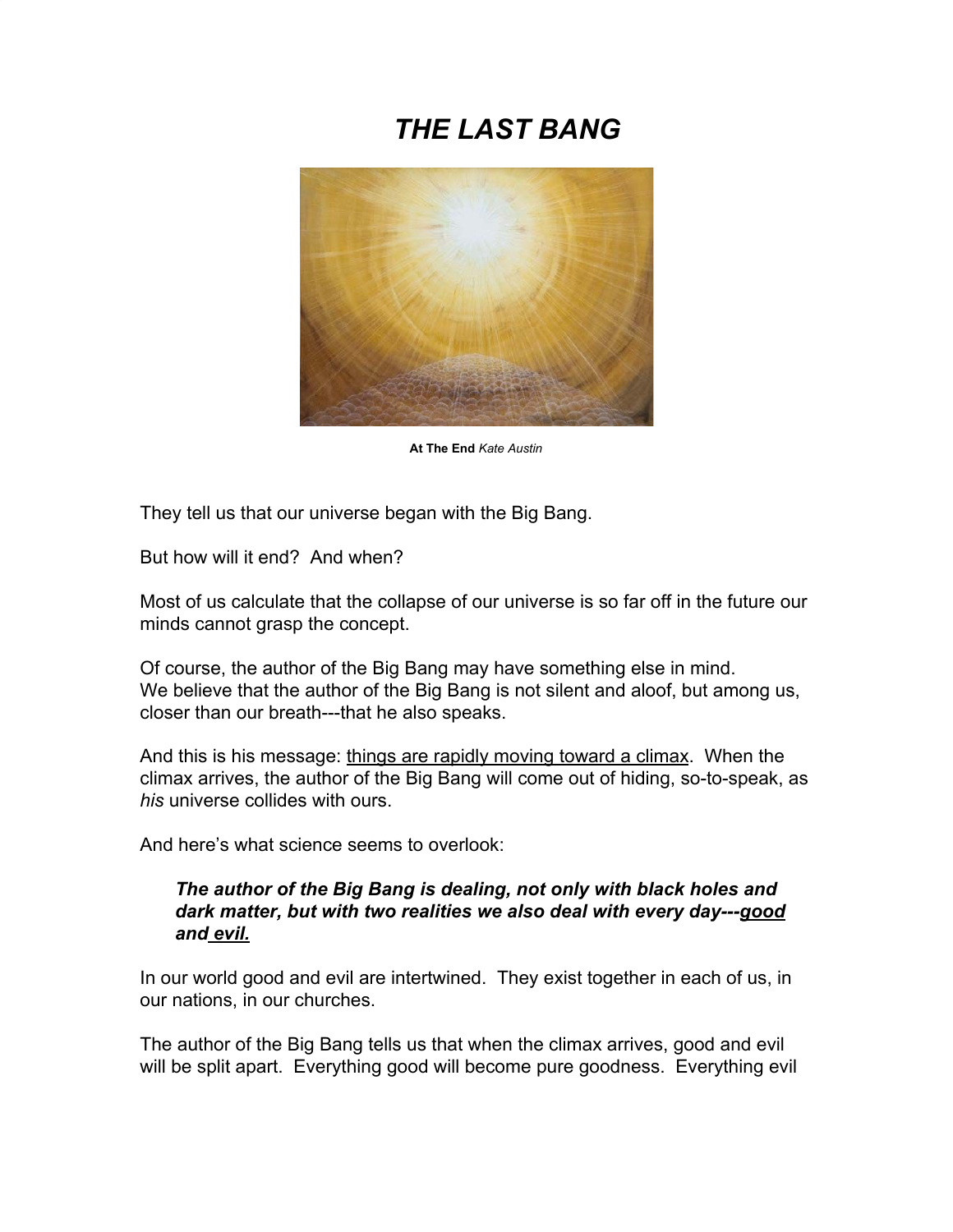will become pure evil. Good and evil will then part ways forever, as evil sinks into the eternal flames.

The author of the Big Bang has been speaking to the human race through his prophets since the dawn of history, calling us to turn away from the darkness and enter the light, to turn away from evil and open our spirits to the good.

One day the author of the Big Bang paid a visit to the human race in the person of an unassuming prophet, whose words burned with invisible fire. This prophet performed signs of healing and with quiet commands, demonstrated his authority over wind and water.

This prophet announced to his hearers that the climax of history had now begun.

#### *"The time is fulfilled. The Kingdom of God is at hand. Turn around and believe the good news."*

Whenever he spoke of the Kingdom of God, this prophet pointed to a Day when evil would be separated from good forever.

He spoke of weeds secretly sown in a field of wheat-- pulled up and destroyed at the harvest.

He spoke of fish caught in a giant net, brought to shore and sorted--- t he bad fish removed from the good forever.

To this day the words of this prophet are a sword of division,

*"Do you think that I have come to give peace on earth? No, I tell you, but rather division; for henceforth in one house there will be five divided, three against two and two against three; they will be divided, father against son and son against father, mother against daughter and daughter against her mother, mother-in-law against her daughter-in-law and daughter-in-law against her mother-in-law."*

#### *Luke12*

The instant the words of this prophet find their way into the heart, the sword of division begins to split good from evil, as a foretaste of the approaching Day of Accounting.

Black holes and dark matter are no mystery to the author of the Big Bang. Nor is he baffled by the plague of evil which exposes millions on this planet to unspeakable suffering. Like Lazarus at the Rich Man's gate, these suffering ones are destined for "Abraham's bosom."